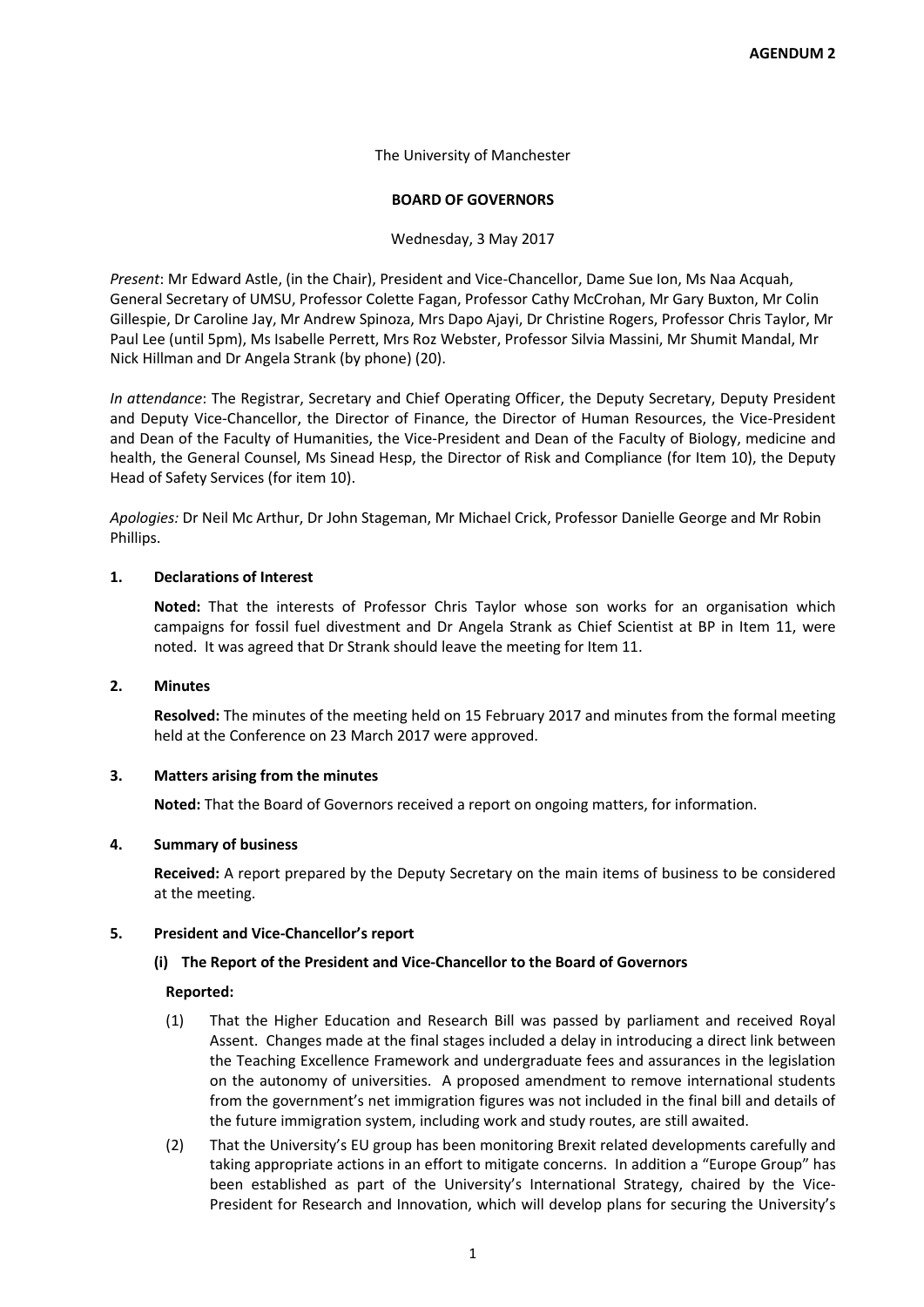profile in Europe. UUK and the Russell Group have been active in lobbying on key sector issues.

- (3) That the government's annual grant letter to HEFCE had been published. The majority of priorities remain the same with little movement in funding allocations. HEFCE has been asked to allocate an initial 500 extra medical-school places to HEFCE-fundable institutions in 2018-19 of which this University has been allocated 25. The cap on international student numbers has been lifted, but the government will no longer pay the costs of clinical training.
- (4) That a summary of key announcements of relevance to the higher education sector was provided including: the Spring Budget, the Treasury commitment to an "efficiency drive" of £3.5bn spread across all departments by 2019-20, notification of the decisions taken by the HEFCE Board on funding for 2017-18 and indicative funding for 2018-19 and for the sciences and research budget for 2019-20, the UUK review of sector agencies, the commencement of the sale of part of the English student loan book and the green paper "Building our Industrial Strategy".
- (5) That as part of a proposed reform of fair access requirements, OFFA has issued guidance for 2018-2019 stating its strong expectation that it would see higher numbers of HEIs sponsoring schools. However, this is not yet mandatory. The University's current strategic approach is to support schools in its local areas through a range of programmes and initiatives, rather than to concentrate support on individual institutions. The University is awaiting the outcome of an ongoing consultation by the DfE before reviewing its current approach.
- (6) That the Accountability and Planning Conference in March 2017 reviewed progress over the past year, analysed gaps in performance against competitors and internal targets and discussed future plans to close those gaps, supported by the detail set out in the annual Stocktake Report and Annual Performance Review reports.
- (7) That a report on student recruitment for September 2017 entry was provided. UCAS data (20 March 2017) shows applications down by 4% nationally. Demand for University of Manchester full-time undergraduate courses has held firm, with no change to the volume of applications or offers relative to last year (UK student applications had increased by approximately 1%, EU applications had fallen by approximately 3.4% and non-EU international applications were approximately level). PGR applications show modest growth from home and overseas and PGT course applications have increased by 5%, with an increase of 8% in international applications. The Intake Management Group continues to oversee preparations for results confirmation and Clearing.
- (8) That the government had announced that EU students applying for entry in 2018 would have access to home fees and student loans.
- (9) That the University's return rate to the National Student Survey (NSS) had been 49.6%. A 50% return is needed for results to be considered. The University had sought clarity on whether the 49.6% would be rounded up. It was understood that many other Universities had not met the 50% response rate and that for those that had, results may be invalid because of a concern about tactical responses by students given the potential link with fee increases.
- (10) That the Staff Survey had been completed by 72% of staff (against a target response rate of 75%, but where the previous response rate was 70%, and 72% was the University's highest ever response rate). The results would be analysed and reported back at a later meeting.
- (11) That the review of the Faculty of Science and Engineering was ongoing.
- (12) That in light of changes to caps on numbers of medical students (see (3) above), proposals for collaboration with University of Salford and Manchester Metropolitan University in relation to international medical students had changed significantly. The University and others were continuing to look at models for increasing capacity to train doctors.
- (13) That there had been a serious fire at the Paterson Building which was owned by the Christie, but housed University staff working in the CRUK Manchester Institute and other University staff. All had been safely evacuated. The President and Vice-Chancellor had visited the site on 1 May 2017 with the Director of the CRUK Manchester Institute and the Deputy Director of Estates. An assessment of damage was underway.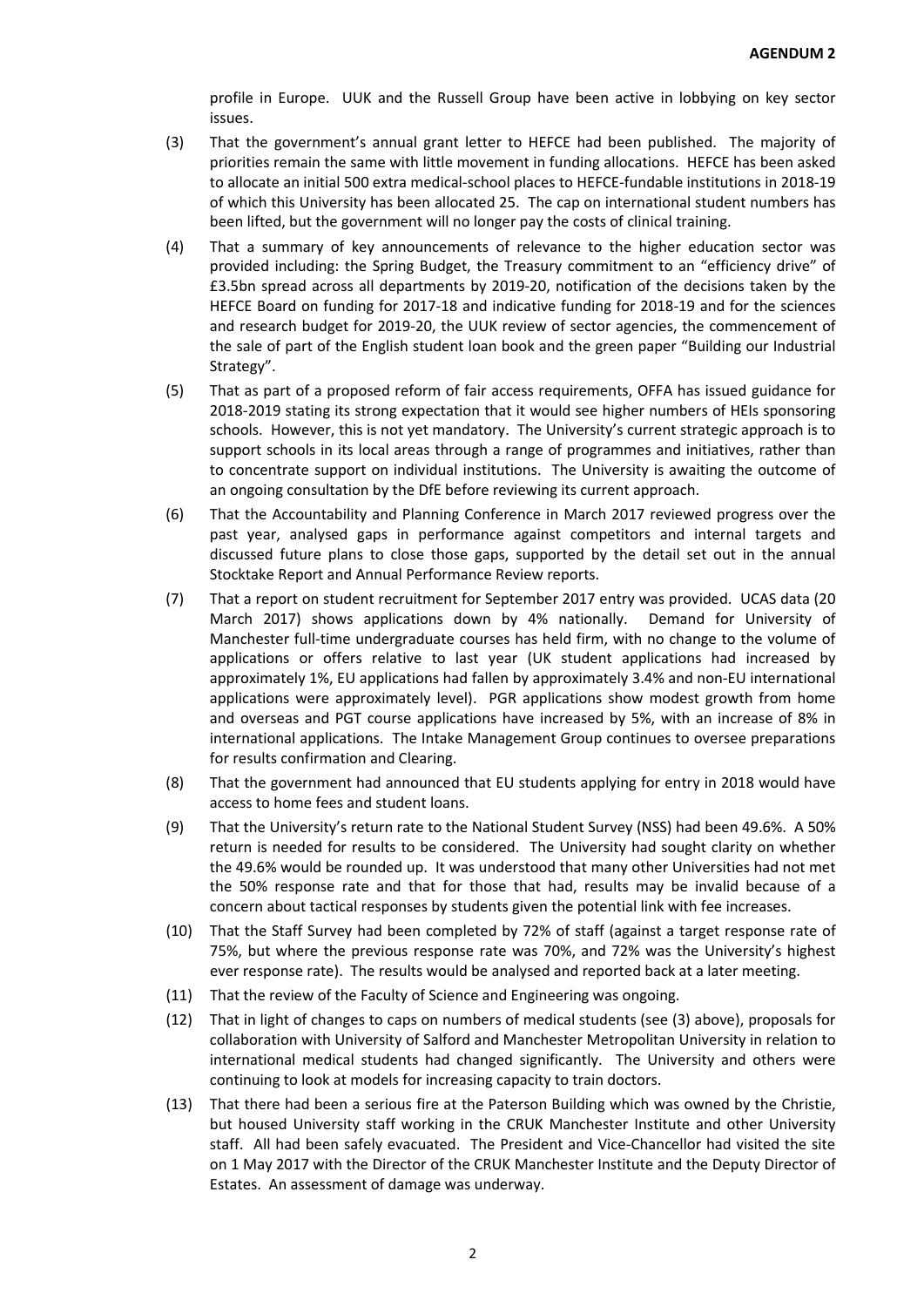(14) That the University had held a Philanthropy Day to recognise and thank the University's donors and a celebration of the University's Regius Professorship of Materials, both of which had been very positive events.

# **Noted:**

- (1) That in relation to the Paterson Building, the Board discussed the recovery of data, the process for identifying the cause of the fire and for making appropriate insurance claims and the potential options for the temporary relocation of staff. The Board expressed its concern and sympathy for all of those affected by the fire and its thanks to all involved in responding to the incident and in dealing with the aftermath. It commended the University's exemplary contingency planning and incident management.
- (2) That the allocation to date of 25 additional medical school places for the University was proportionate. The University would be bidding for additional places and hoped to be successful, although new providers may have an advantage.
- (3) That in response to questions about the recommendation that universities should sponsor a state school, the University was not in favour of taking this step while this was not a requirement because of its preference to work with a number of schools. Also, research to date indicated that there was no evidence of improved performance where other universities had sponsored schools.

# **(ii) Report from the Director of Finance**

# **Reported:**

- (1) That the Director of Finance provided a brief update on assessing the impact of the fire at the Paterson Building including building work that would be required and potential loss of income.
- (2) That the Finance Committee had discussed the MECD project and that it was intended to report back to the Finance Committee after a meeting which was due to take place to review options.
- (3) That the Director of Finance provided assurance that financial performance was forecast to be largely on track by year end.

# **(iii) Exercise of Delegations**

# **Reported:**

- (1) **Emeritus Professors:** That, acting on behalf of Senate and the Board of Governors, and on the recommendation of the relevant Head of School and Dean of the Faculty, the President and Vice-Chancellor awarded the title of emeritus/emerita professor to:
	- Professor Roseanne McNamee, School of Health Sciences, with effect from 1 February 2017.
	- Professor Deborah Symmons, School of Biological Sciences, with effect from 1 April 2017.
	- Professor Ian Kimber, School of Biological Sciences, with effect from 1 March 2017.
	- Professor Julian Davis, School of Medical Sciences, with effect from 1 June 2017.
	- Professor Andy Gale, School of MACE, with effect from 2 June 2017.
- (2) **Seal Orders**: Pursuant to General Regulation VII.4, the Common Seal of the University has been affixed to instruments recorded in entries 1809 to 1837:

#### **Seal Orders**

**1809.1** GMCA grant funding agreement for the Graphene Engineering Innovation Centre (GEIC) (2 copies) Signed 13 February 2017

**1810.2** Whitworth Park – External Lighting Phases 1 and 2 Project no. 6346 (2 copies) Signed 16 February 2017 **1811.3** Lease made between 1) the University of Manchester and 2) The University of Manchester Students' Union – relating to the Steve Biko Building, Oxford Road, Manchester, M13 9PR (2 copies) Signed 23 February 2017

**1812.4** Deed of Covenant relating to property known as part of 2 Old Hall Cottage, Hall Lane, Mobberley, Knutsford, WA16 7JF (1 copy) Signed 24 February 2017

**1813.5** Deed of Adherence between Sci-Tron Ltd, the University of Manchester, Professor Paul O'Brien, Dr Scott Mark Lewis, Professor Stephen George Yeates and Professor Richard Eric Parry Winpenny (1 copy) Signed 24 February 2017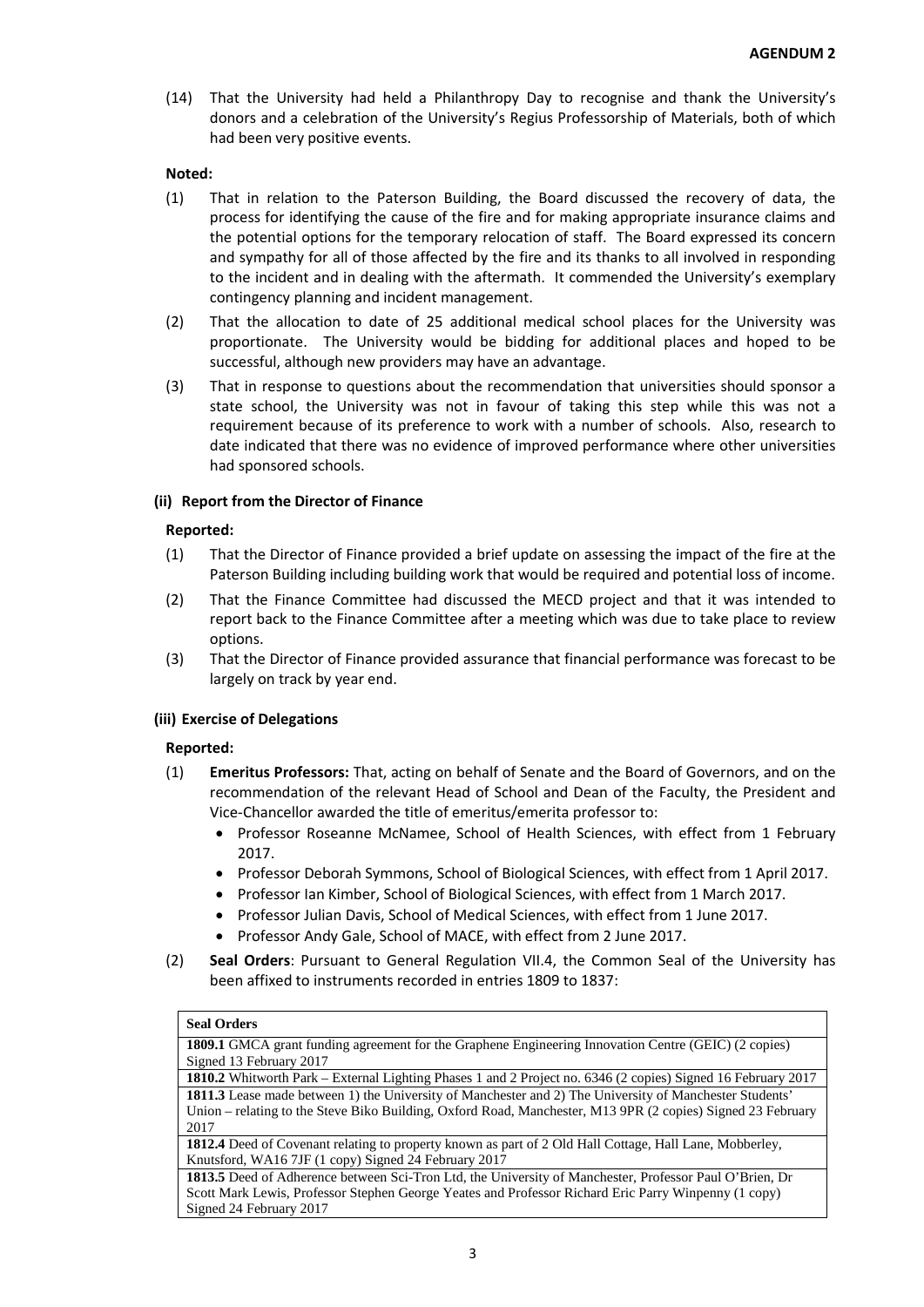| 1814.6 Deed of Covenant between 1) the University of Manchester and 2) Network Rail Infrastructure Ltd       |
|--------------------------------------------------------------------------------------------------------------|
| relating to land off Ladypitt Road, Gowhole Farm, Furness Vale, New Mills (1 copy) Signed 7 March 2017       |
| 1815.7 SKA Building contract between the University of Manchester and Sir Robert McAlpine – Engineering      |
| and Construction contract A with priced activity schedule including works information (2 copies) Signed 6    |
| March 2017                                                                                                   |
| 1816.8 Professional Appointment between the University of Manchester and Faithful and Gould Ltd - Quantity   |
| Surveying (2 copies) Signed 8 March 2017                                                                     |
| 1817.9 Lease of Units 9-12 Thorncliffe House, Oxford Road to Stone Spar Stores Ltd (1 copy) Signed 13 March  |
| 2017                                                                                                         |
| 1818.10 Loan Agreement to Renephra Ltd, MedTech Centre, Greenheys, Manchester Science Partnerships,          |
| Manchester, M15 6JJ (1 copy) Signed 15 March 2017                                                            |
| 1819.11 Grant agreement between Cheshire East Borough Council and the University of Manchester (2 copies)    |
| Signed 20 March 2017                                                                                         |
| 1820.12 SKA 2 Project - Professional Appointment Contract between 1) the University of Manchester and 2)     |
| Buro Four Project Services Ltd (2 copies) Signed 22 March 2017                                               |
| 1821.13 First Light Pavillion Project - Professional Appointment Contract between 1) the University of       |
| Manchester and 2) Buro Four Project Services Ltd (2 copies) Signed 22 March 2017                             |
| 1822.14 Investment and Shareholders' Agreement relating to Orchard Therapeutics Ltd between 1) Scottish      |
| Mortgage Investment Trust PLC, 2) F-Prime Capital Partners Healthcare Fund IV LP, 3) F-Prime Capital         |
| Partners Healthcare Fund IV-A-LP, 4) UCL Technology Fund LP, 5) The Ordinary Shareholders and 6) Orchard     |
| Therapeutics Ltd (1 copy) Signed 23 March 2017                                                               |
| 1823.15 Pre-construction services agreement in the relation to The Sir Henry Royce Institute for Advanced    |
| Materials, between the University of Manchester and Laing O'Rourke PLC (2 copies) Signed 27 March 2017       |
| 1824.16 Design Services Unit Consultant Supplier List – Deed of Novation between 1) the University of        |
| Manchester, 2) Sweet (UK) Ltd and 3) Currie and Brown UK Ltd (3 copies) Signed 27 March 2017                 |
| 1825.17 Fallowfield Project - Sub-Consultant Collateral Warranty between Buro Happold Ltd, the University of |
| Manchester and BDP Ltd (2 copies) Signed 27 March 2017                                                       |
| 1826.18 GEIC Project – Deed of Novation between 1) the University of Manchester, 2) Arcadis LLP, 3) Laing    |
| O'Rourke PLC and 4) Ramboll UK Ltd (4 copies) Signed 27 March 2017                                           |
| 1827.19 GEIC Project – Deed of Novation between 1) the University of Manchester, 2) Arcadis LLP, 3) Laing    |
| O'Rourke PLC and 4) Rafael Vinoly Architects PLC (4 copies) Signed 27 March 2017                             |
| 1828.20 Museum Courtyard Project – Professional Appointment contract between 1) the University of            |
| Manchester and 2) Buro Four Project Services Ltd (2 copies) Signed 27 March 2017                             |
| 1829.21 GEIC Project - Building Contract between 1) the University of Manchester and 2) Laing O'Rourke       |
| PLC (2 copies) Signed 27 March 2017                                                                          |
| 1830.22 First Light Pavillion Project – Professional Appointment contract between 1) the University of       |
| Manchester and 2) Hassell Ltd (2 copies) Signed 27 March 2017                                                |
| 1831.23 Lock In Deed - concerning disposals of ordinary shares in Skintherapeutics PLC between 1) Cairn      |
| Financial Advisers LLP, 2) Turner Pope Investments (TPI) Ltd, 3) the University of Manchester and 4)         |
| Skintherapeutics PLC (1 copy) Signed 27 March 2017                                                           |
| 1832.24 GEIC Project - Payment Guarantee between 1) the University of Manchester and 2) Laing O'Rourke       |
| Corporation Ltd (2 copies) Signed 29 March 2017                                                              |
| 1833.25 Fallowfield Project (Phase 1) – Pre-Construction Services Agreement between 1) the University of     |
| Manchester and 2) Carillion Construction Ltd (2 copies) Signed 3 April 2017                                  |
| 1834.26 Fallowfield Project - Deed of Termination between 1) Mubadala Infrastructure Holding Company LLC,    |
| 2) the University of Manchester and 3) Taaleem Trustees No. 1 Ltd and Taaleem Trustees no. 2 Ltd (3 copies)  |
| Signed 7 April 2017                                                                                          |
| 1835.27 Deed of Covenant relating to property known as part of Bank Farm House, Tabley Hill Lane,            |
| Knutsford, Cheshire, WA16 0EP (1 copy) Signed 19 April 2017                                                  |
| 1836.28 Legal Charge relating to property known as part of Bank Farm House, Tabley Hill Lane, Knutsford,     |
| Cheshire, WA16 0EP (1 copy) Signed 19 April 2017                                                             |
| 1837.29 DS3 - release of part of the land from a registered charge - Bank Farm House, Tabley Hill Lane,      |
| Knutsford, Cheshire, WA16 0EP (1 copy) Signed 19 April 2017                                                  |

# **6. Summary of Board Conference discussions**

**Received:** A summary of discussions at the Accountability and Planning Conference in March 2017.

**Noted:** 

- (1) That the University is committed to excellence and that there have been some notable successes, although there are also areas where performance is inconsistent and improvement is needed.
- (2) That there are many opportunities and a need to take them and to identify and mitigate the risks relating to increasing quality, lifting performance and strengthening the University's profile.
- (3) That there is still a gap if the University is to match the best global competition.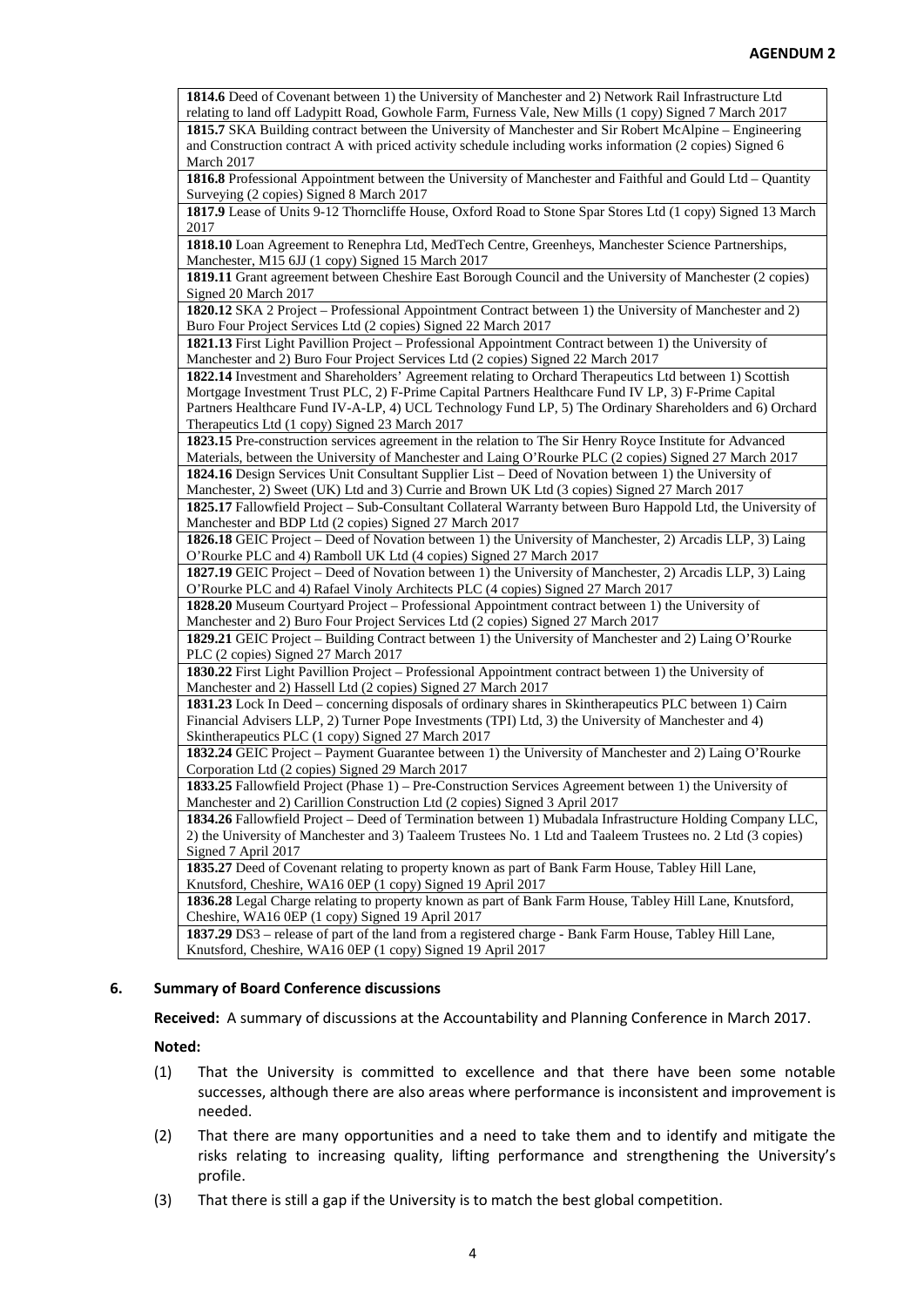(4) That financial headroom is required for investment both to make the step change in performance to deliver the ambitions of *Manchester 2020* and to meet financial challenges.

# **7. Delivering Manchester 2020**

**Received:** A report on the proposed implementation of the M2020 Programme was presented by the Deputy President and Deputy Vice-Chancellor.

- (1) That the University is committed to the ambitious goals set out in M2020 and that while it is progressing well with some areas, its performance is uneven and in some cases unsatisfactory when compared with internal and external benchmarks. That realising its ambition for excellence and financial sustainability will require a significant improvement in some areas.
- (2) That fulfilling its strategy will require a sustainable financial position and a capacity to invest in strategic priorities. This is a significant challenge in light of the increased financial, political and sector uncertainty including: greater global competition, reductions in public funding, exchange rate fluctuations, the potential decline in student numbers and research income, new private providers, the new Teaching Excellence Framework, the uncertainties of Brexit and further increases in costs arising from pensions and inflation.
- (3) That PRC and Finance Committee both recognised that the current budget and five year plan presented in June 2016 were not an acceptable profile and that considerable work was required to address the gap and to create strategic headroom.
- (4) That previously agreed actions to increase income and secure savings would not be sufficient to address the immediate financial challenge and create the financial headroom required and that while attempts could be made to meet the current challenge by significantly reducing investment in new staff, buildings, facilities and front-line teaching and research activities and/ or by major increases in student recruitment, this would significantly reduce quality, cause major reputational damage and make the achievement of our M2020 goals impossible.
- (5) That proposals for further actions, which had been subject to preliminary consideration by the Staffing Committee, were together designed to deliver a step change towards M2020 by interventions including potential redundancies in (i) the Faculty of Biology, Medicine and Health (FBMH); (ii) the Faculty of Humanities (the School of Arts, Languages and Cultures (SALC) and Alliance Manchester Business School (AMBS)); (iii) Professional Support Services (PSS) within the Faculty of Science and Engineering (FSE) (the Faculty Office, National Composite Centre and Evaluation Facility (NCEEF) and the Photon Science Institute(PSI)); and (iv) PSS within the Directorate of Finance.
- (6) That the reasons for the proposed redundancies were different in each area. That these included: (i) a financial gap in contribution in FBMH; (ii) the need to increase undergraduate entry standards in SALC which, coupled with a national decline in some areas, will reduce intake numbers in some areas with a corresponding reduction in required staffing levels; (iii) the need to secure an improvement in the quality of entry standards of students in AMBS and withdraw from inefficient off-campus provision in Singapore; (iv) simplification and standardisation of structures and processes in the FSE Faculty Office; (v) the need to deliver financial viability in NCEEF and implement a revised structure focussed on operational delivery; (vi) the need to implement a revised structure in PSI; and (vii) standardisation, simplification and efficiency in the Directorate of Finance.
- (7) That the total number of posts potentially at risk was 171 of which 140 were academic roles or roles with a predominantly academic focus. These were 65 in FBMH, 35 in SALC, 40 in AMBS.
- (8) That the proposals, process and criteria would be subject to consultation with the trade unions but that the University would ensure that the process was rigorous, fair and transparent and that an equality impact assessment would be undertaken for each project.
- (9) That it was recognised that there was likely to be an impact on staff and students during consultation, implementation and transitional phases of this programme, but that it was believed that with planning and support, such impact could be mitigated and that the University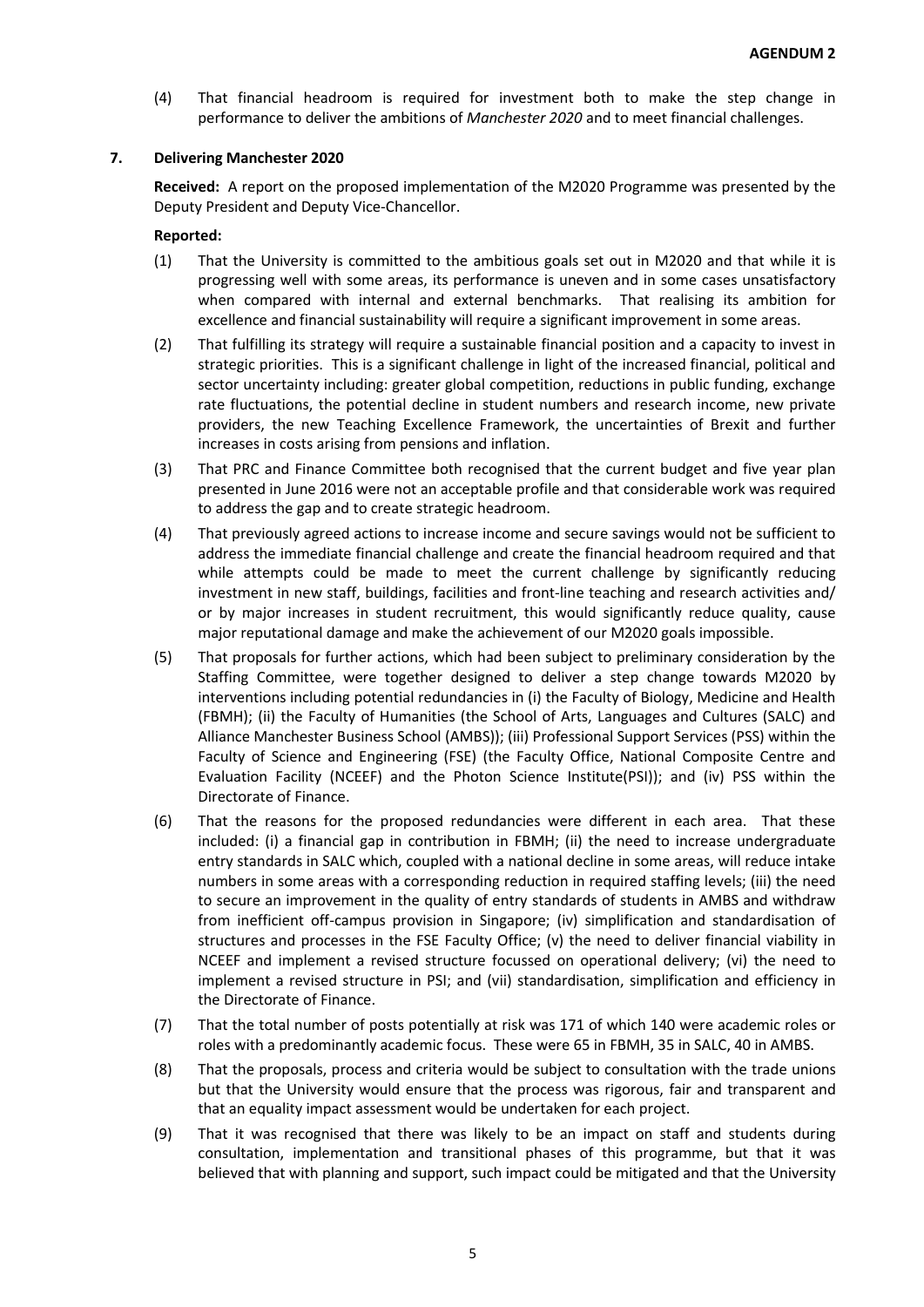would explore opportunities for the avoidance of redundancies as set out in its Security of Employment policy which had been agreed with the trade unions.

- (10) That not all of the proposed areas would deliver cost savings because they would be matched by reductions in income (student fees) in order to improve the quality of the student intake and outcomes, but that the total estimated annual saving was c£4.7m.
- (11) That it was proposed that any voluntary severance payments would be in accordance with the existing agreed scheme and that compulsory redundancy payments would be based on statutory entitlements.
- (12) That the University wished to engage in a meaningful consultation process with the recognised campus trade unions on these proposals to commence as soon as the Board had endorsed the consultation, and that such consultation would cover voluntary severance as well as the potential for compulsory redundancies should this become necessary.

### **Noted:**

- (1) That the Board had been informed at the Accountability and Planning Conference in March 2017 that work was in progress on detailed proposals to address points made by the Finance Committee and the Board previously.
- (2) That it was proposed that a formal letter in accordance with section 188 of the Trade Union and Labour Relations Act 1992 would be issued to the trade unions on 4 May 2017 and that the proposals had to remain strictly confidential until 10 May 2017 when it was planned that the first consultation meeting with the trade unions would take place.
- (3) That the timing of any reduction in student and staff numbers was important to reduce the impact on students and on remaining staff members and that the impact of proposals on students and staff should continue to be considered.
- (4) That the Board recognised the clear need for the University to take action to be able to address the strategic challenges which it was facing.
- (5) That there was a clear rationale for the proposed academic reductions and that it was important that this could be communicated effectively. In relation to FBMH it was confirmed that non-pay costs had already been subject to cuts.
- (6) That in relation to PSS posts, there had already been interventions in earlier years including as a result of the merging of two faculties to form FBMH, a restructure of IT Services and a reorganisation of catering, and that PSS had a further target to deliver £15m by 2020 through income generation, efficiency and effectiveness.
- (7) That there was detailed discussion on appropriate benchmarking of PSS in different areas and on how the University could ensure that it was delivering an efficient and cost-effective PSS service.
- (8) That benchmarking data on costs of support services would be shared with the Audit Committee.
- (9) That the fact that there was proposed to be an initial group in scope of the proposals of 627 in FBMH would require careful management, but that it was intended to reduce this to a smaller at risk group subject to consultation. That the proposed reduction in FBMH was roughly 10% of academics. In AMBS the figure was approximately 12% and in SALC 8%.
- (10) That there was no intention to close any on-campus programmes in SALC or AMBS.
- (11) That, although this point was raised and discussed, the current review of FSE was not part of or linked to these proposals.
- (12) That consideration had been given to any potential impact on students who were at the heart of these proposals and that this had been discussed in detail at the Staffing Committee in April 2017.
- (13) That the Board discussed the scope of the proposals and questioned whether further interventions were or may be required.
- *N.B. The President and Vice-Chancellor left the room.*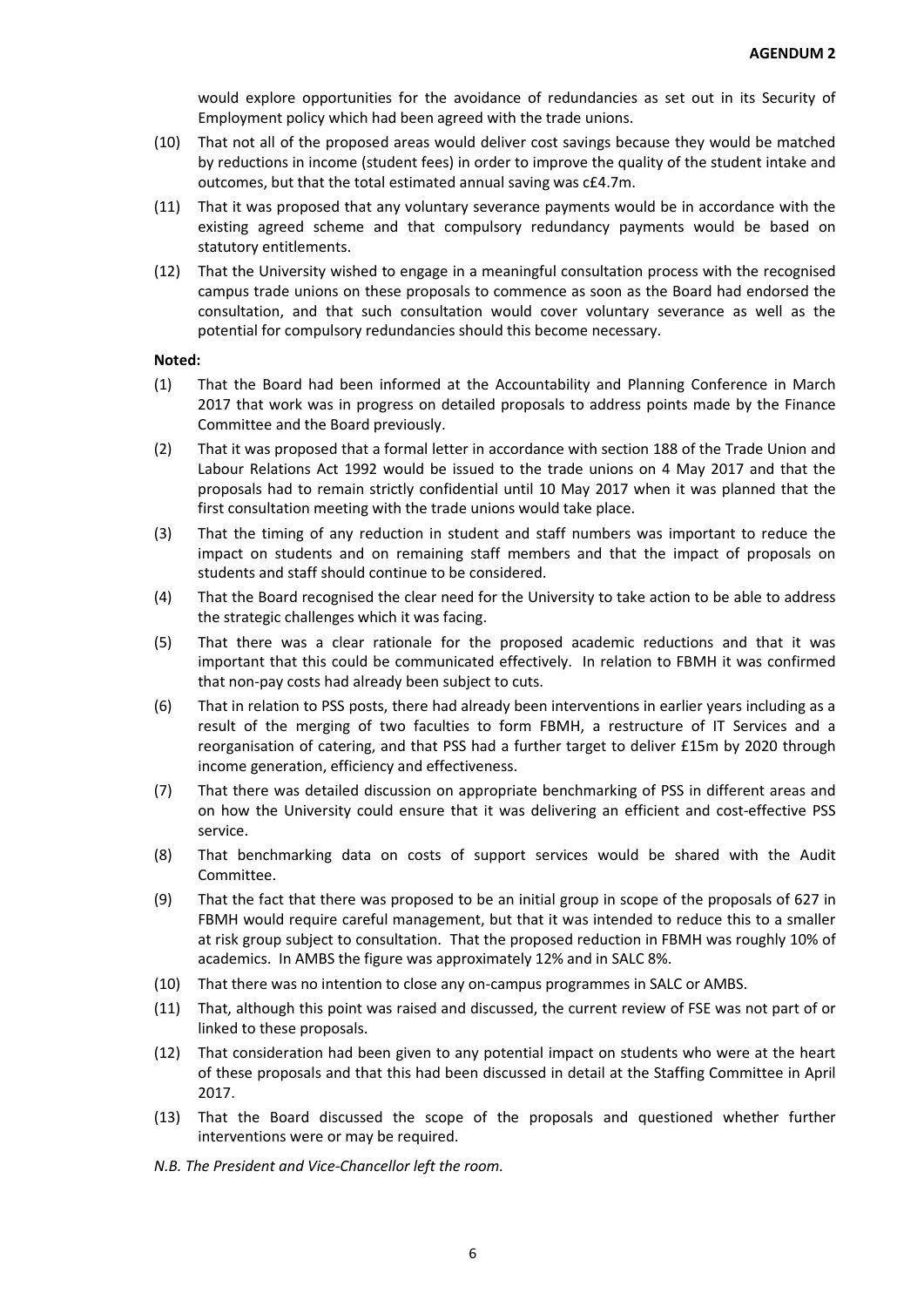**Approved:** (i) the University's proposal to commence consultation with the trade unions on these proposals, (ii) the recommendation that the University should continue to take steps to avoid the need for redundancy wherever this is possible and to support the use of the voluntary severance scheme in the affected areas, and (iii) that the Staffing Committee should continue to oversee these proposals in accordance with Ordinance XXIII.

*The President and Vice-Chancellor rejoined the meeting.*

## **8. Chair's report**

**(i) Received**: A report from the Nominations Committee containing recommendations concerning membership of the Board of Governors in Category 2 (lay members), and membership of the General Assembly in Category 3 (Current and lay former members of the Board of Governors who are not otherwise members of the General Assembly) from 1 September 2017.

### **Approved:**

(1) The reappointment to the Board of Governors in category 2, each for a further term of three years from 1 September 2017, of:

Mr Colin Gillespie Mr Nick Hillman Mr Robin Phillips.

(2) The reappointment to the General Assembly, each for a further term of three years from 1 September 2017, of:

Mr Brian Clancy, JP Mr Robert Hough, CB, DL Mr Neville Richardson Mr Anil Ruia, OBE, JP, DL.

- *N.B. Colin Gillespie and Nick Hillman left the meeting for this item.*
- **(ii) Reported:** That an action plan following on from the Board Effectiveness Review would be brought forward at the Board meeting in July 2017.

**Noted:** That the timetable for some of the proposed changes would be subject to the timetable for the Privy Council approval since amendments to Statute would be required and that having an additional student union representative in attendance in the interim would be contrary to the overall purpose of the recommendation to reduce the size of the Board.

- **(iii) Received and approved**: Guidance for Staff at the University in bringing forward papers for consideration by the Board of Governors.
- **(iv) Received and approved**: Chair evaluation and Board Member evaluation forms.

**Reported:** That in order to embed a performance culture within the Board, it was appropriate to have a formal process to evaluate the performance of the Chair and for members to complete a self-evaluation. The process relating to the Chair would be run by the Deputy Chair. Board members would receive emails asking them to take part in these processes before July.

# **9. Secretary's report**

**Received:** A report on the recent Senate elections.

#### **Reported:**

- (1) That nominations had been sought for vacancies arising in Category 3 (the elected category) of Senate from 1 September 2017. As the number of nominations exceeded the number of vacancies, ballots were held in each of the three faculties.
- (2) That the elected academics will take their seats on Senate from 1 September 2017. The results are as follows:

# **Faculty of Science and Engineering (3 places)**

Professor Louise Walker, School of Mathematics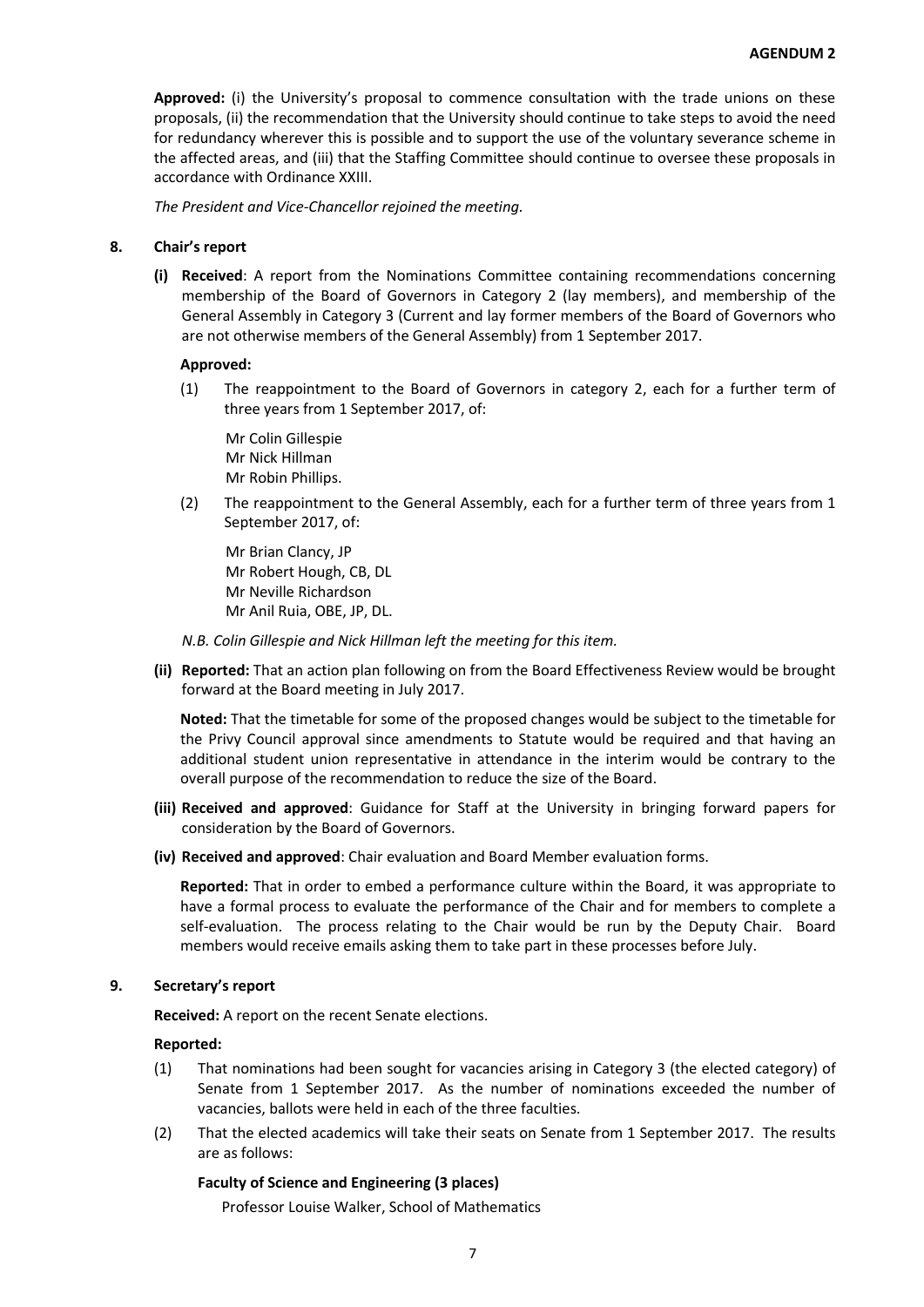Professor Aline Miller, School of Chemical Engineering and Analytical Science Dr Maria Sharmina, School of Mechanical, Aerospace and Civil Engineering.

Each will serve from 1 September 2017 to 31 August 2020.

### **Faculty of Biology, Medicine and Health (5 places)**

Dr Tracey Speake, School of Medical Sciences (re-elected)

Dr Pip Fisher, School of Medical Sciences

Dr Reinmar Hager, School of Biological Sciences

- Dr Ilaria Russo, School of Biological Sciences
- Dr Roger Harrison, School of Health Sciences.

Each will serve from 1 September 2017 to 31 August 2020.

## **Faculty of Humanities (4 places, + 1 additional)**

Dr Jackie Carter, School of Social Sciences

Dr Christian Goeschel, School of Arts Languages and Cultures

Dr Tanja Müller, School of Environment, Education and Development

Dr Kieron Flannagan, Alliance Manchester Business School.

Each will serve from 1 September 2017 to 31 August 2020.

(3) That due to a member of Senate in the **Faculty of Humanities** leaving the University part way through their term, a place for a one-year term has arisen since the election was called. Professor Ken McPhail, AMBS, will take up this place, from 1 September 2017 to 31 August 2018.

### **10. Health and Safety (Deep dive)**

**Received:** A paper from the Director of Compliance and Risk and the Head of Safety Service on Safety Services summarising the Health and Safety Performance of the University for the previous calendar year with a supplementary verbal presentation from the Director of Risk and Compliance and the Deputy Head of Safety Services.

# **Reported:**

- (1) That the remit of Safety Services and the Safety Work Plan are targeted to key areas of concern and are intended to concentrate predominantly on significant issues that could affect the University's ability to go about its business, or its good reputation.
- (2) That audits had been undertaken in accordance with the published programme and are to schedule. The results demonstrate areas for improvement and each unit has developed an action plan based on recommendations which is monitored by Safety Services.
- (3) That issues identified as part of the HASMAP process that may be relevant to other parts of the University have been communicated directly to senior managers and actions taken will be reviewed as part of routine annual monitoring by the Occupational Health, Safety and Training Advisory Group (OHSTAG).
- (4) That the total number of accidents and the accident rate is declining and the majority are divided into 4 categories: injured while handling, lifting or carrying, injured by sharp object, tripped, slipped or fell on the same level, exposed to or in contact with harmful substance. Strategies are in place to reduce the risks in all categories.
- (5) That the targeting process used to develop the HASMAP audit programme is being used to identify specific areas and topics of concern which will be subject of independent inspections aimed at evaluating control measures and strategies.
- (6) That there had been two events with potential for serious consequences with learning points being addressed.
- (7) That the merger of FLS and FMHS to form FBMH has required new safety management arrangements and governance structures and that new safety committees are now in place.

## **Noted:**

(1) That within the Board's discussion the following might be further considered by the Executive: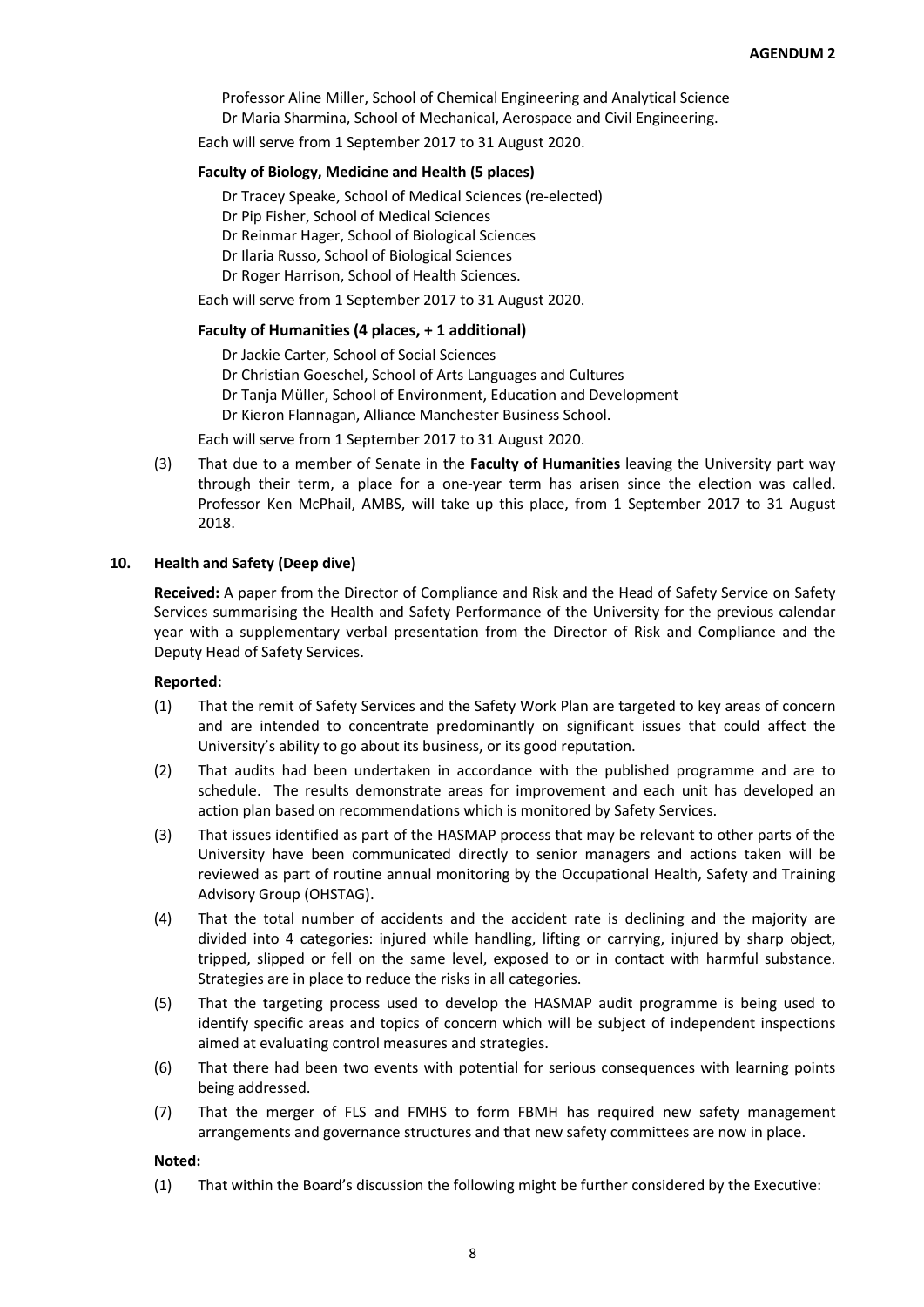- Continuing to take a differentiated approach in areas where higher risks are identified.
- Arrangements with contractors via shared premises agreements and ensuring that issues are captured on appropriate risk registers for monitoring.
- Ensuring that trends are picked up and monitored.
- (2) That in future it would be helpful to be able to review cyclical trends by including short commentary on issues and steps taken.
- (3) That the Associate Vice President for Compliance, Risk and Research Assessment acted as an academic champion for Health and Safety issues in addition to each of the Deans. There were also academic leads for particular risks or activities such as fire, biological substances and radiation.

### **11. Socially Responsible Investment Policy**

*N.B. Angela Strank left the meeting for this Item; The President and Vice-Chancellor left the room during the approval.*

### **Received:**

- (1) Revised Policy on Socially Responsible Investment.
- (2) Report of the Fossil Fuels Review Group.

### **Reported:**

- (1) That the Board had launched a review of the University Policy for Socially Responsible Investment in July 2015, and that the Fossil Fuels Review Group was established in September 2015 to examine the wider ethical, practical and financial arguments concerning investment in fossil fuel companies in order to support and inform the review process.
- (2) That the Fossil Fuels Review Group had undertaken a wide ranging consultation across the University and considered views from all areas of the academic and PSS community.
- (3) That the revised Policy on Socially Responsible Investment had been considered by Finance Committee and was recommended by Finance Committee for approval by the Board of Governors.
- (4) That the Finance Committee had agreed to review the quarterly report on investment holdings prior to publication and to consider actions and instructions to the investment managers as part of the review process.

#### **Noted:**

- (1) That there was a lengthy and detailed discussion over whether the policy was sufficiently detailed on the specifics of what the University would require from its investment companies and on whether the policy included sufficient clarity.
- (2) That the Policy did not stipulate that the University would divest in fossil fuels, but that investments would be considered in the round with investors taking into account the University's concerns and cogniscant of the University's obligations as a charitable body to obtain appropriate returns.
- (3) That as part of the consultation process the Fossil Fuels Review Group had considered a range of opinions and also the different definitions of fossil fuel companies and the different divestment decisions taken by other Higher Education Institutes.
- (4) That it would be important to ensure that meaningful discussions with investors took place and that transparency in relation to investments was also important.
- (5) That the Executive would report back on how the Policy works, including producing regular summaries of investments which would be available to the Board, and, if necessary, revisit it.

**Resolved**: That, after significant discussion of a number of issues raised and recognising that the Board was not unanimous on the proposal, the revised Policy on Socially Responsible Investment be approved.

#### **12. Board committee reports**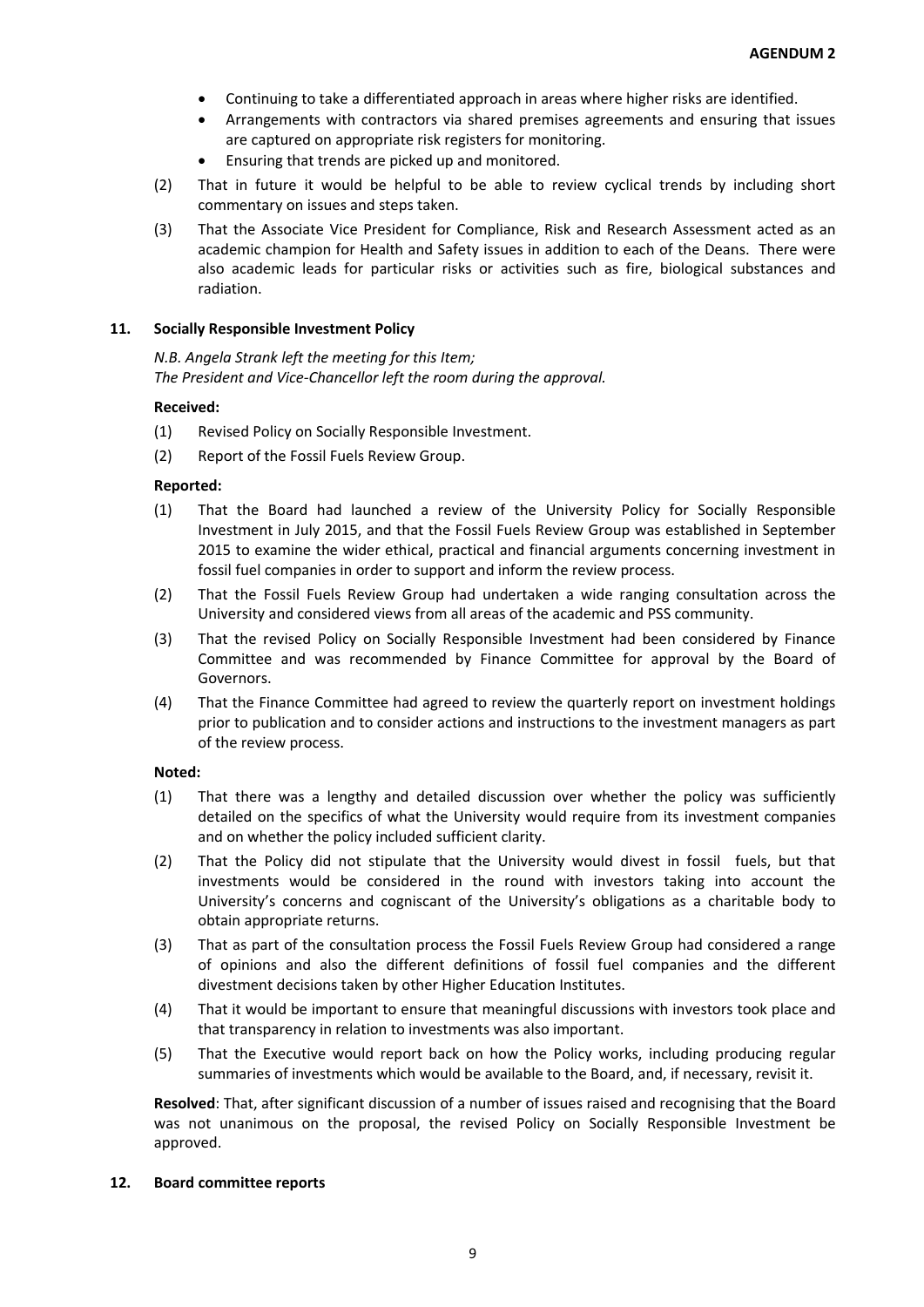# **(a) Finance Committee, 10 April 2017**

**Received:** The summary report and minutes of the meeting of the Committee held on 10 April 2017.

# **Reported:**

- (1) That Jon Lamonte, Chief Executive of Transport for Greater Manchester had joined the Finance Committee as a co-opted member.
- (2) That the Finance Committee received an update on the capital programme and noted the progress that had been made. One project had been completed since the last meeting - Chancellors Hotel Refurbishment. The MECD project is being kept under review.
- (3) That the Finance Committee noted the following:
	- The approval by Finance Sub Committee of the recommendations of the Sugden Strategy Group.
	- An update regarding dissemination of data in the University's TRAC for teaching return, the second of the two TRAC returns made by the University.
	- An update regarding 2017/18 budget and 5 year plan that has resulted in changes to the contribution targets due to an uplift in UG tuition fees.
	- A summary report of further review work conducted on the HEFCE QR data.
- (4) That the Finance Committee noted the February 2017 management accounts and recommended the full year forecast for 2016-2017 for approval:
	- The first full year forecast for 2016-2017 was not accepted by the University and Faculties had been asked to revisit this.
	- The latest forecast, based on the position at the end of January 2017 shows an improvement of £6.7m from the Q1 forecast for full year contribution.
- (5) That Finance Committee recommended the revised Socially Responsible Investment Policy for approval by the Board of Governors.
- (6) That Finance Committee approved delegating authority to the Director of Finance on the investment of surplus funds to make a judgment, in consultation with the Chair of Finance Committee, on the appropriate level of risk and the precise nature of the implementation plan to be reported back to Finance Committee in June 2017.
- (7) That Finance Committee had approved asset allocations within the existing portfolio.
- (8) That the Finance Committee had noted the latest report on the University's pension schemes.
- (9) That the Finance Committee had approved a revised credit control policy linking to the University Recovery of Student Debt Policy and with payment terms of 30 days unless agreed otherwise with the Director of Finance.

# **(b) Audit Committee, 12 April 2017**

**Received:** The summary report and minutes of the meeting of the Committee held on 12 April 2017.

- (1) That the Committee was provided with an update on cases raised under or linked to the University's Public Interest Disclosure Procedure.
- (2) That the annual training and update session for members of the Audit and Finance Committees would be held on 27 June 2017.
- (3) That the Committee considered the preliminary assessment of the HEFCE Annual Provider Review Group which had identified no concerns on quality and standards matters.
- (4) That the internal auditors had completed three reviews in the period. These were: Published Programme and Unit Information on Key Information Sets (KIS), Information and Cyber Security and Environmental Sustainability Management.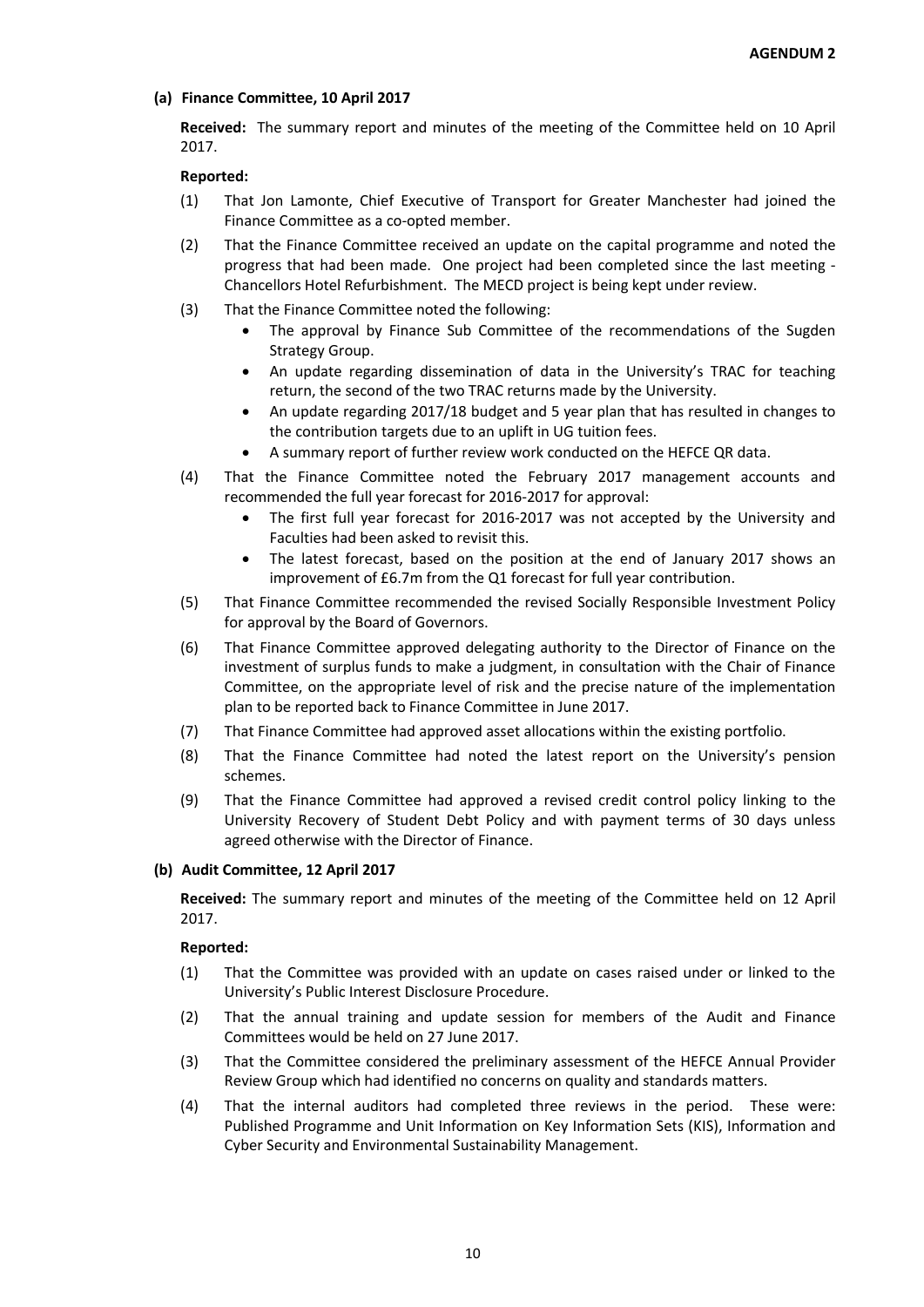- (5) That under the Report of the Internal Control Accountant, the Committee received details on three investigations, including one relevant to the Public Interest Disclosure Procedure. For each, appropriate action was being taken.
- (6) That the Committee received a report from the external auditors on their approach to the audit of the financial statements to 31 July 2017and on the key risks in the audit year.
- (7) That the Committee received a report on the University's risk management framework and an update on progress made in relation to the management of IT related risks.

## **Noted:**

- (1) That in relation to the KIS record, the auditors had identified areas for improvement, and that a series of actions and assurances had been given about how the issues would be addressed.
- (2) That the Directorate of IT had reported that a significant amount of progress had been made against the risks identified on the risk register and that a further follow-up report with the Director of IT in attendance would be provided at the June meeting of the Committee.

### **(c) Staffing Committee, 12 April 2017**

**Received:** The minutes from the meeting held on 12 April 2017.

### **Reported:**

- (1) That the Committee considered the Report of the President and Vice-Chancellor on proposed redundancies for those staff members on fixed term contracts and those on openended contracts with finite funding, in line with the obligations of paragraph 5 of Ordinance XXIII.
- (2) That the Committee considered the Report of the Director of Human Resources on the process and consultations adopted as part of this process and the outcome data in relation to contracts ending between 1 September 2016 and 31 January 2017, noting that this was consistent with the data presented in previous reports.
- (3) That the Committee met to consider and recommend to the Board the actions required as part of the Delivering Manchester 2020 project and details are provided in the minutes and were considered under Agendum 7.

#### **Resolved:**

- (1) That the University proceeds with the process outlined in the Contracts Policy and Procedure to deal with those staff considered to be at risk on open ended contracts linked to finite external funding or special projects for the period from 1 January 2018 to 30 June 2018; and
- (2) That the University continues to ensure that all suitable and appropriate alternative strategies for resolution, including redeployment and restructuring, have been properly considered.

#### **(d) Remuneration Committee, 3 May 2017**

*N.B. The Registrar, Secretary and Chief Operating Officer, the Director of Finance, the General Counsel, the Vice-President and Dean of Biology, medicine and health sciences and the Vice-President and Dean of Humanities left the meeting for this item.*

**Received:** A verbal report of the meeting of the Remuneration Committee on 3 May 2017.

- (1) That the Remuneration Committee had received, discussed and approved the recommendations for pay for the senior management team of the University.
- (2) That the recommendation was to approve increases for the 7 members of staff involved using a total of 75% of the total expenditure available and that this was a prudent position, giving senior staff a lower than average increase (based on projected percentage pay increase and increments for other staff).
- (3) That insofar as there was informal benchmarking available for senior salaries (other than Vice-Chancellors) in the sector, the University was considered to be competitive, and within the appropriate range.